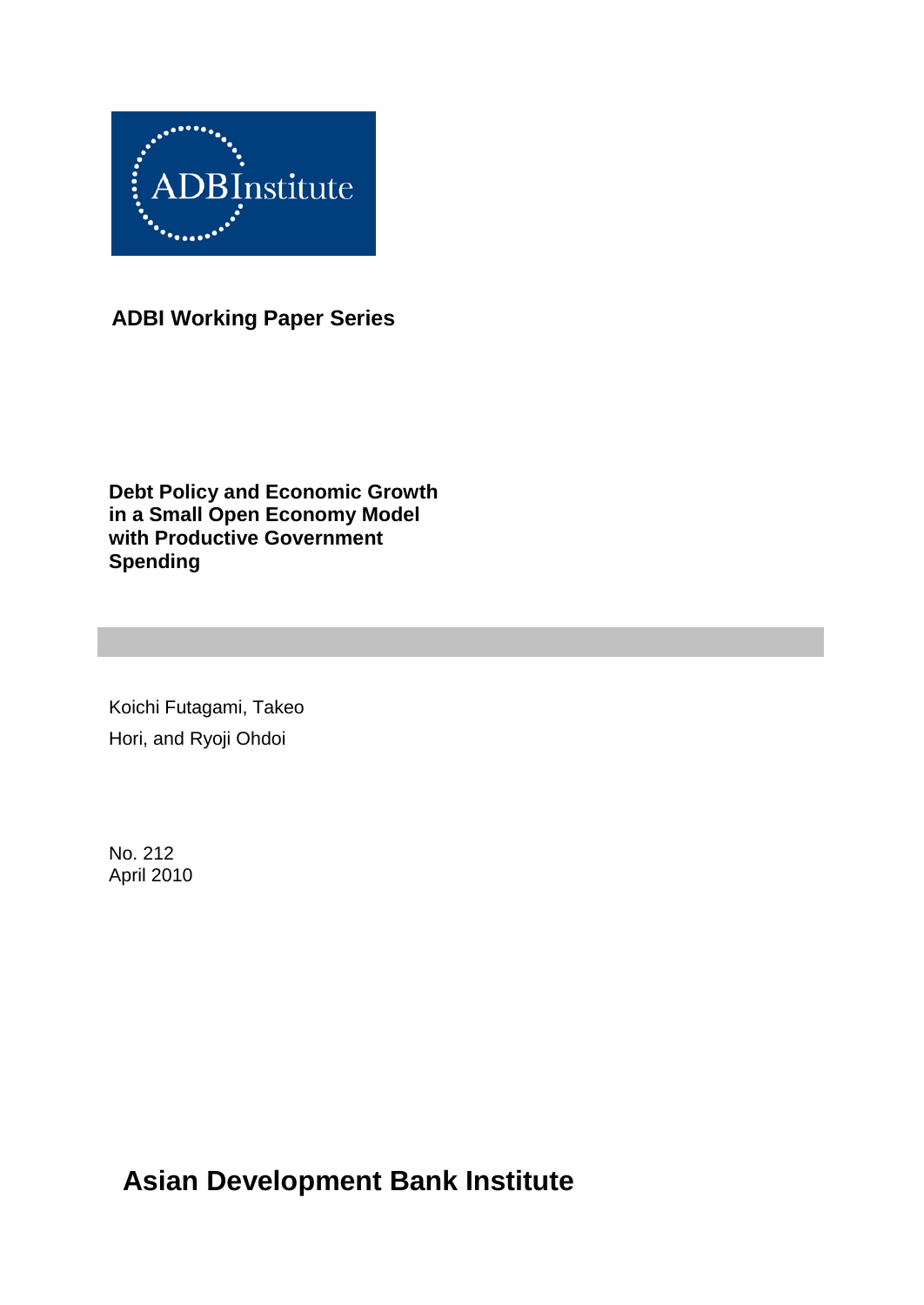Koichi Futagami is a professor at Osaka University in Osaka, Japan. Takeo Hori is a lecturer at Hitotsubashi University in Tokyo. Ryoji Ohdoi is an associate professor at Osaka City University in Osaka, Japan.

The views expressed in this paper are the views of the authors and do not necessarily reflect the views or policies of ADBI, the Asian Development Bank (ADB), its Board of Directors, or the governments they represent. ADBI does not guarantee the accuracy of the data included in this paper and accepts no responsibility for any consequences of their use. Terminology used may not necessarily be consistent with ADB official terms.

The Working Paper series is a continuation of the formerly named Discussion Paper series; the numbering of the papers continued without interruption or change. ADBI's working papers reflect initial ideas on a topic and are posted online for discussion. ADBI encourages readers to post their comments on the main page for each working paper (given in the citation below). Some working papers may develop into other forms of publication.

Suggested citation:

Futagami, K., T. Hori, and R. Ohdoi. 2010. Debt Policy and Economic Growth in a Small Open Economy Model with Productive Government Spending. ADBI Working Paper 212. Tokyo: Asian Development Bank Institute. Available: http://www.adbi.org/workingpaper/2010/04/15/3656.debt.policy.economic.growth.model/

Please contact the author(s) for information about this paper.

Koichi Futagami: [futagami@econ.osaka-u.ac.jp](mailto:futagami@econ.osaka-u.ac.jp)

Asian Development Bank Institute Kasumigaseki Building 8F 3-2-5 Kasumigaseki, Chiyoda-ku Tokyo 100-6008, Japan

Tel: +81-3-3593-5500 Fax: +81-3-3593-5571 www.adbi.org E-mail: info@adbi.org

© 2010 Asian Development Bank Institute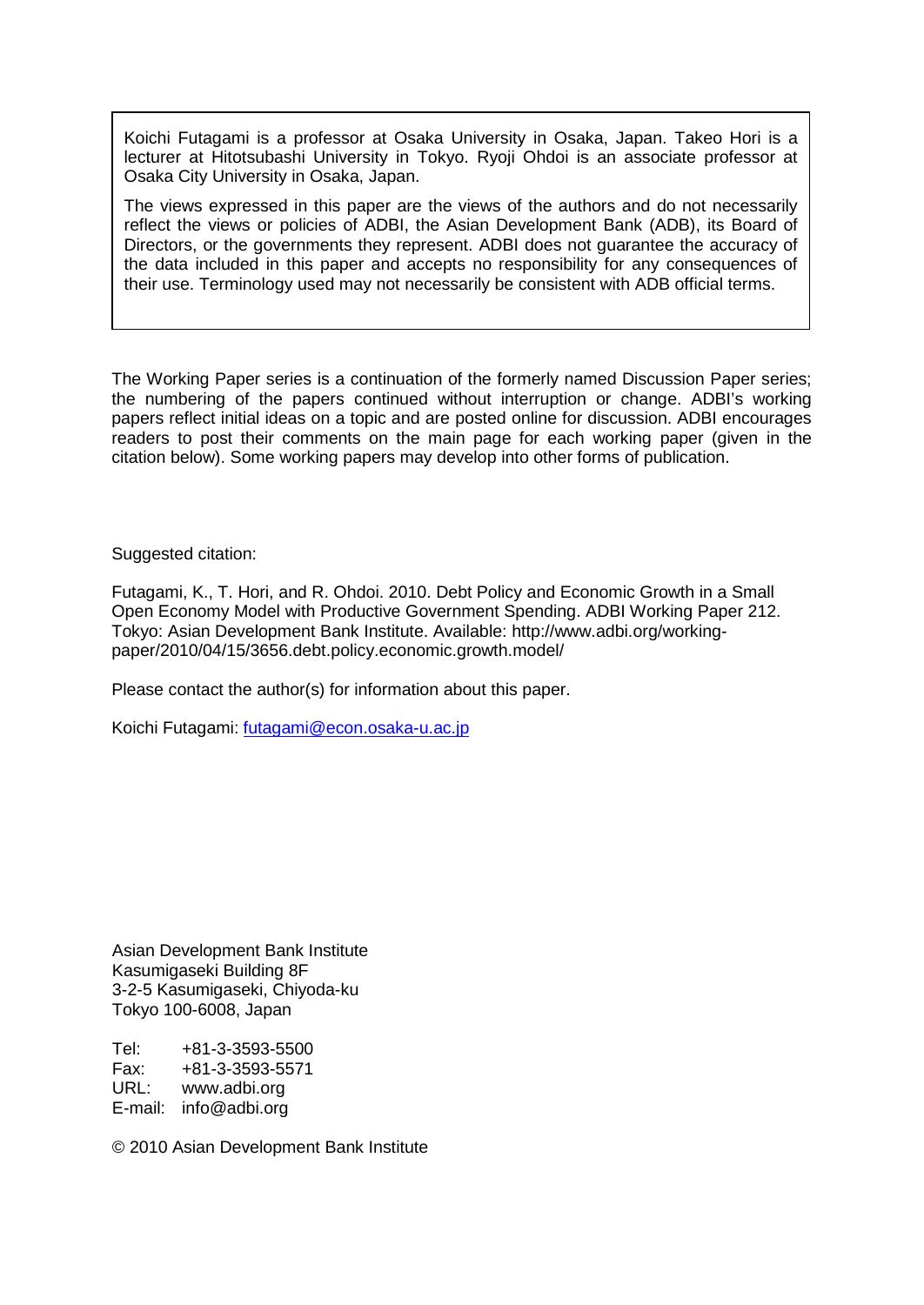#### **Abstract**

In this paper, we examine the effects of introducing constraints on government borrowing using a continuous-time overlapping generations model of a small open economy. We consider government placing constraints on the amount of government bonds outstanding by establishing an upper limit, or target level, for the ratio of government bonds to gross domestic product. We first show that there exist multiple steady states in the model small open economy. One is a steady state with high growth, the other a steady state with low growth. We next examine how changes in the target level for bonds affect economic growth rates at the steady states. If the economy has a positive amount of asset holdings, we obtain the following results. When the government runs budget surpluses, an increase in the target level for government bonds reduces the growth rate of the low-growth economy, but raises the growth rate of the high-growth economy. However, when the government runs budget deficits, an increase in the target level for government bonds raises the growth rate of the low-growth economy, but reduces the growth rate of the high-growth economy. If the economy has a negative amount of asset holdings, the results are ambiguous.

#### **JEL Classification:**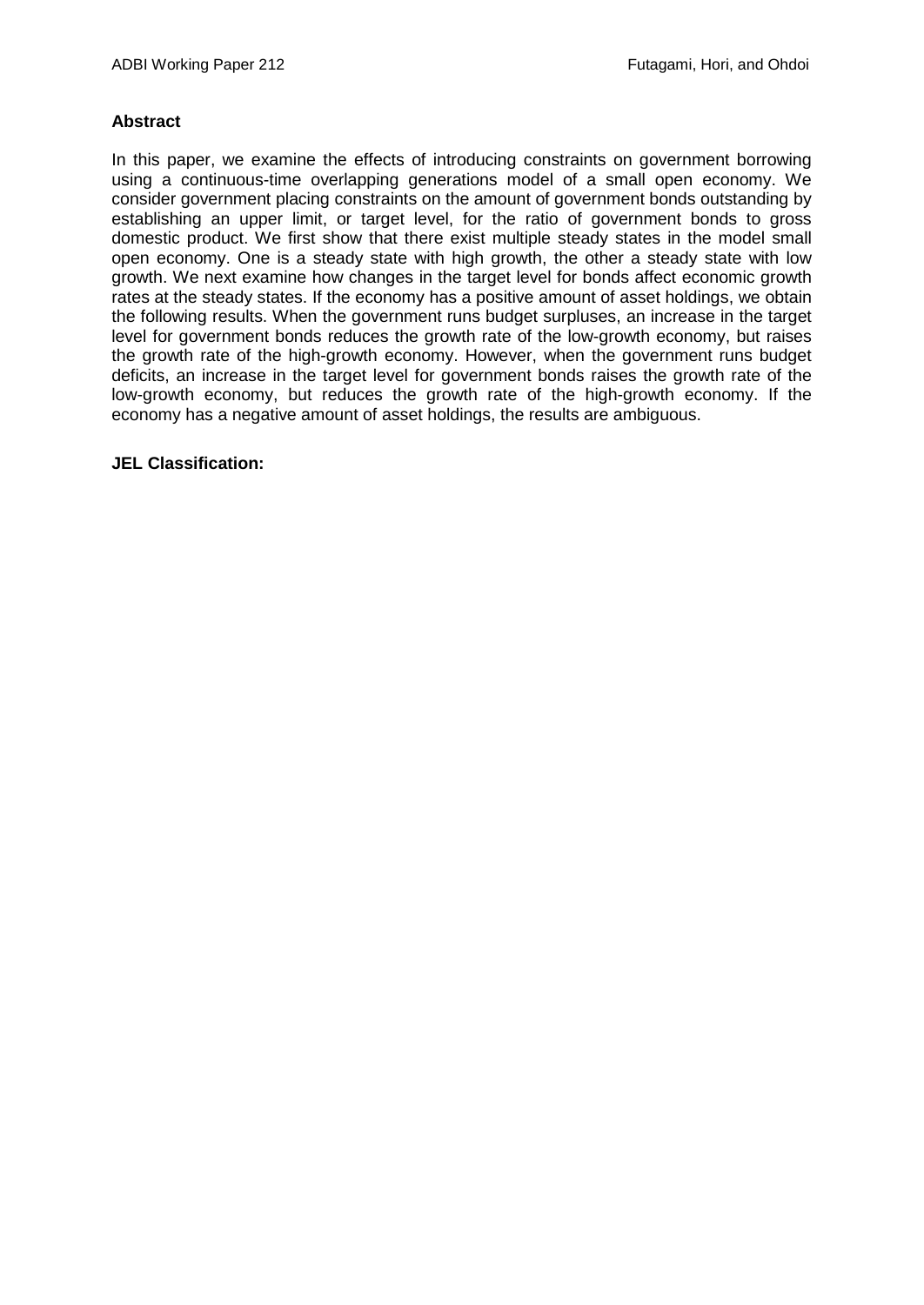### **Contents**

| 2. |     |  |
|----|-----|--|
|    | 2.1 |  |
| 3. |     |  |
|    |     |  |
|    |     |  |
|    |     |  |
|    |     |  |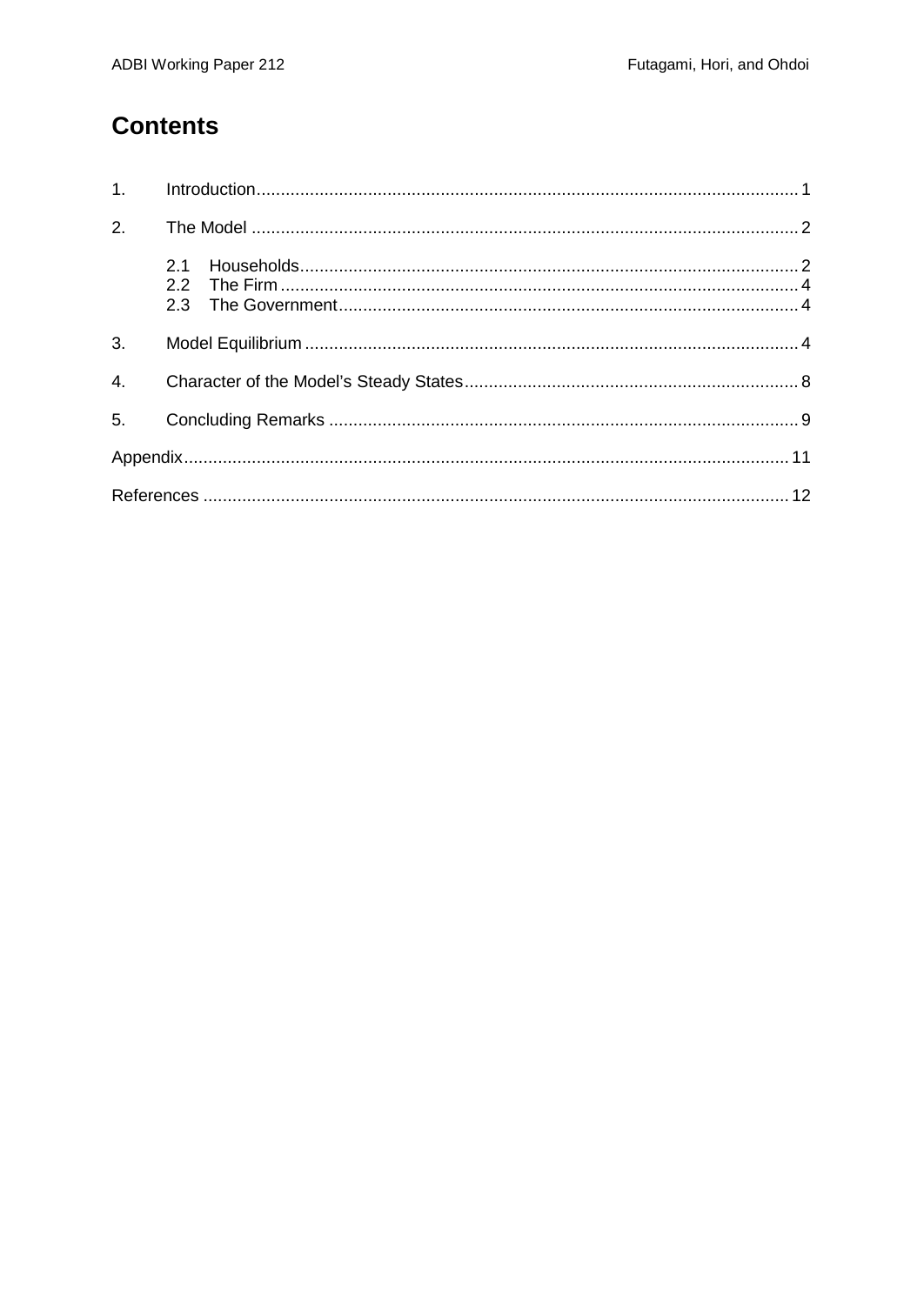# <span id="page-4-0"></span>**1. INTRODUCTION**

Productive government spending can play an important role in the development of economies, as shown by Barro (1990). A well organized police system, established courts, health facilities (such as sanitation), and other publicly provided services are indispensable for economic development. However, it is sometimes difficult for developing economies to finance these services because of difficulties collecting enough tax revenue to finance them. Therefore, developing economies usually must rely on the issue of government bonds to finance these costs.

Developing economies, however, are usually short of household savings. Therefore, they may need to introduce foreign capital into their economies through the sale of government bonds to foreign investors. If there are not adequate rules or discipline governing such borrowing, these countries might borrow beyond their ability to repay. In fact, many developing economies have faced the risk of default. In the 1980s, some countries in Latin America renegotiated their obligations to foreign lenders. In the late 1990s, East Asian countries and Russia were confronted with a currency crisis because of the flight of foreign capital.

In this paper, we examine the effects of introducing rules constraining government borrowing by using a continuous-time overlapping generations model of a small open economy. We assume that the government sets constraints on the amount of government bonds that may be issued by establishing an upper limit or target level for the ratio of government bonds to gross domestic product (GDP). In a closed economy, a decrease in this ratio implies a tighter government budget and thus a decrease in government spending, or an increase in tax revenue. In the small open economy model in this paper, however, the government can borrow from abroad. Therefore, the mechanism by which the government finances its expenditure in small open economies can be significantly different from that in closed economies.

We find constraints on government borrowing in the Maastricht Treaty (formerly the Treaty of the European Union [EU]) and in the Code for Fiscal Stability of the United Kingdom. The Maastricht criterion states that member countries of the EU and countries that hope to join the EU must maintain a government bonds to GDP ratio of less than 60%. The code in the United Kingdom states that the ratio must be kept under 30%.

There exists considerable research based on endogenous growth models with productive government spending and government bonds. Bruce and Turnovsky (1999) examined how a tax cut, or a tax cut with expenditure cuts, affects the government's long-run fiscal balance. Greiner and Semmler (1999, 2000) investigated how the financing methods of government affect the economy. Ghosh and Mourmouras (2004) considered that a benevolent government attempts to maximize the welfare of households and endogenously compared various fiscal rules under standard government budget constraints and the golden rule of public finance. The golden rule constrains government to use revenue raised by issuing bonds for public investment only. They compared optimal fiscal policy under three different regimes and showed that the golden rule can be an effective constraint. In contrast with these studies, Futagami, Iwaisako, and Ohdoi (2008) introduced an upper limit, or target level, for government debt relative to the size of the economy into an endogenous growth model with productive government spending. They showed that there were two equilibriums: one associated with high growth, the other associated with low growth. They also showed that government use of income taxes or bonds made the results significantly different. In particular, they showed that an increase in bonds outstanding reduced the economic growth rate at the high-growth steady state, and raised the growth rate at the low-growth steady state.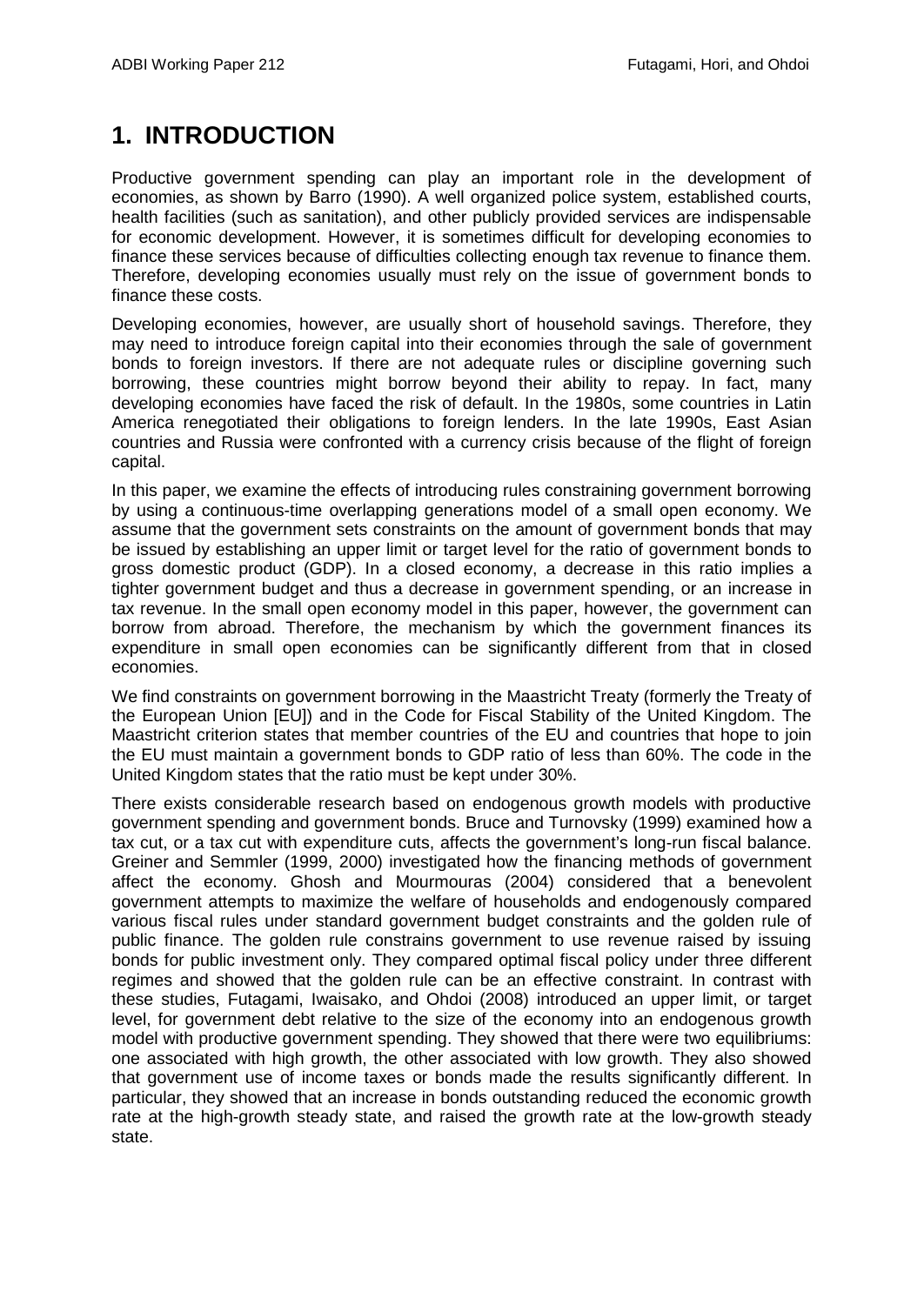All the analyses cited in the preceding paragraph were limited to a closed economy, however. In this paper, we extend the analysis to a small open economy that has a positive amount of asset holdings. When the government is running a budget surplus with such an economy at the low-growth steady state, an increase in the upper limit, or target level, for government bonds reduces the economic growth rate. On the other hand, an increase in the bond upper limit raises the growth rate of an economy at a high-growth steady state with a budget surplus. [This result sharply contrasts with the results of Futagami Iwaisako, and Ohdoi (2008)]. However, when the government is running a budget deficit with the economy at the low-growth steady state and increases the target level for government bonds, the economic growth rate is raised. On the other hand, the growth rate is reduced when the bond target level is increased in an economy at a high-growth steady state with budget deficits. If the small open economy has a negative amount of asset holdings, the result becomes ambiguous.

According to conventional wisdom, an increase in government bonds absorbs private savings that would finance accumulation of private capital, thus reducing the level of capital stock or the growth rate of the economy (Modigliani 1965). However, when government expenditure promotes the productivity of private capital, an increase in productive government expenditure through issuing bonds can promote capital accumulation or raise the economic growth rate.

The remainder of this paper is presented in four sections. Section 2 describes the construction of the model of a small open economy. Section 3 considers the equilibrium of that model. The character of model equilibrium is examined in Section 4. Section 5 contains concluding remarks.

## <span id="page-5-0"></span>**2. THE MODEL**

We consider a small open economy with overlapping generations. It is assumed that the single final good and capital are freely traded. However, individuals cannot migrate across the country border. A continuous-time overlapping generations model without intergenerational altruism is used, based on Blanchard (1985). Each individual faces an instantaneous probability of death, which is denoted by *p*. We assume this probability is constant through an individual life. At every instant of time, new cohort is born. In order to simplify the analysis, it is assumed that the population of this economy is constant over time. Therefore, the birth rate becomes the same as the death rate, that is, *p*. We assume that the population size is unity.

### <span id="page-5-1"></span>**2.1 Households**

We first consider a representative household. Let *c*(*s*, *v*) be consumption at time *v* of generation *s*, where generation *s* implies households born at time *s*. The expected utility of generation *s* at time *t* is given by:

$$
EU_t = E_t \int_t^z [\ln c(s,v)] e^{-\rho(v-t)} dv = \int_t^{\infty} [\ln c(s,v)] e^{-(\rho+p)(v-t)} dv,
$$

where  $\rho$  is the rate of time preference.

We assume that there exists an actuarially fair insurance company, as assumed by Blanchard (1985). The company collects funds and invests them in firms or in the international financial market. The government imposes a tax on the returns. We assume that the tax takes the residence base form. According to residence-based taxation, the income of residents is taxed at a uniform rate regardless of its source country, while nonresidents' income is not taxed. Returns after tax are paid to the insured households still living. The contract offered by the insurance company redistributes income from people who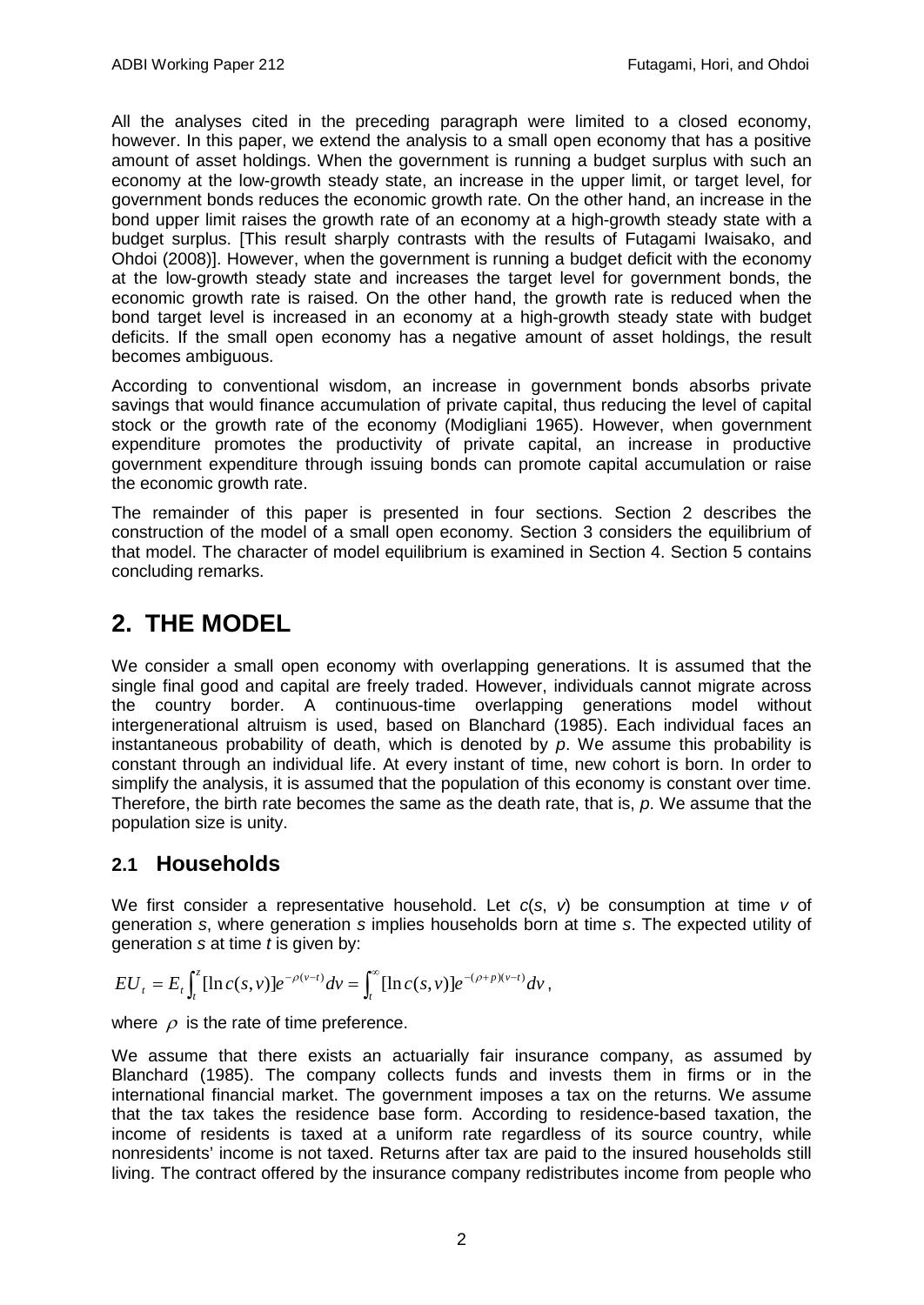have died to those who are still living. An individual's premium is equal to his or her probability of death. The insured who are still living can receive the insurance premium *p* as well as the interest after tax,  $(1-\tau)r$ , when he or she is a lender. When the insured is a borrower, he or she can only receive the insurance premium *p* and pays the interest. Thus, the flow budget constraint of each consumer is

$$
\frac{\partial a(s,t)}{\partial t} = \begin{cases} (1-\tau)[ra(s,t) + w_t] - c(s,t) + pa(s,t), & a(s,t) \ge 0, \\ ra(s,t) + (1-\tau)w_t - c(s,t) + pa(s,t), & a(s,t) < 0, \end{cases}
$$
(1)

where *a*(*s*, *t*) is financial assets at time *t* of generation *s,* and *r* stands for the world interest rate that is constant over time due the assumption of a small country. The government imposes a tax on the wage income of the households, and the tax rate takes the same rate as that of the interest tax, that is, <sup>τ</sup> . As mentioned above, when *a*(*s*, *t*) takes a negative value, the interest payment is not taxed. We assume that the insurance premium, *p,* is not taxed. We further assume that an individual supplies one unit of labor inelastically; that the wage rate,  $w_t$  does not depend on the age of households; and that the newly born households are not endowed with any financial assets:

 $a(s, s) = 0$ 

The optimal conditions are given by:

 $\overline{\mathcal{L}}$ ⇃  $\int$  $\frac{\partial c(s,t)}{\partial t} = \begin{cases} (1-\tau)r - \rho, a(s,t) \ge \\ r - \rho, & a(s,t) < \end{cases}$  $, \t a(s,t) < 0,$  $(s,t) \quad (1-\tau)r - \rho, a(s,t) \geq 0,$  $r - \rho$ ,  $a(s,t)$  $r - \rho$ ,  $a(s,t)$ *t*  $c(s,t)$ ρ  $\tau$ ) $r - \rho$ ,  $a(s,t) \geq 0$ , (2)  $\lim_{t \to \infty} a(t,T) e^{-[r+p](T-t)} = 0, \quad a(s,t) < 0,$  $\lim_{t \to \infty} a(t,T) e^{-[(1-\tau)r+p](T-t)} = 0, \quad a(s,t) \ge 0,$  $\lim_{x \to \infty} a(t,T) e^{-[r+p](T-t)} = 0, \quad a(s,t)$  $\lim_{x \to \infty} a(t,T) e^{-[(1-\tau)r+p](T-t)} = 0, \quad a(s,t)$ *T T* τ (3)

The first equation (2) is the Euler equation, and the second equation (3) is the transversality condition. Accumulation of financial assets is determined by (1), (2), and (3) for given *r* and  $\{w_t\}_{t=0}^{\infty}$ .

Integrating budget constraint (1) and making use of (1), (2), and (3) result in the following consumption function of generation *s* at time *t*:

$$
c(s,t) = (\rho + p)[a(s,t) + h(t)],
$$

where *h*(*t*) is the human wealth at time *t*:

$$
h(t) = \begin{cases} \int_t^{\infty} (1-\tau) w_v \exp\left[-\int_t^v [(1-\tau)r + p] dz\right] dv, & a(s,t) \ge 0\\ \int_t^{\infty} (1-\tau) w_v \exp\left[-\int_t^v [r + p] dz\right] dv, & a(s,t) < 0 \end{cases}
$$

Letting aggregate variable  $X_t$ , defined by  $X_t \equiv x(0,t)e^{-pt} + \int_0^t x(s,t)pe^{-pt}ds$  $\equiv x(0,t)e^{-pt} + \int_0^t x(s,t)pe^{-pt}ds$  for each variable *x*(*s*, *t*), we find the aggregate consumption function:

$$
C_t = (\rho + p)[A_t + H_t](4)
$$

Time differentiation of (4) leads to the following consumption dynamics:

$$
\dot{C}_t = \begin{cases} [(1-\tau)r - \rho]C_t - p(\rho + p), & a(s,t) \ge 0, \quad \forall s \in (0, t] \\ [(r - \rho]C_t - p(\rho + p), & a(s,t) < 0, \quad \forall s \in (0, t] \end{cases}
$$
 (5)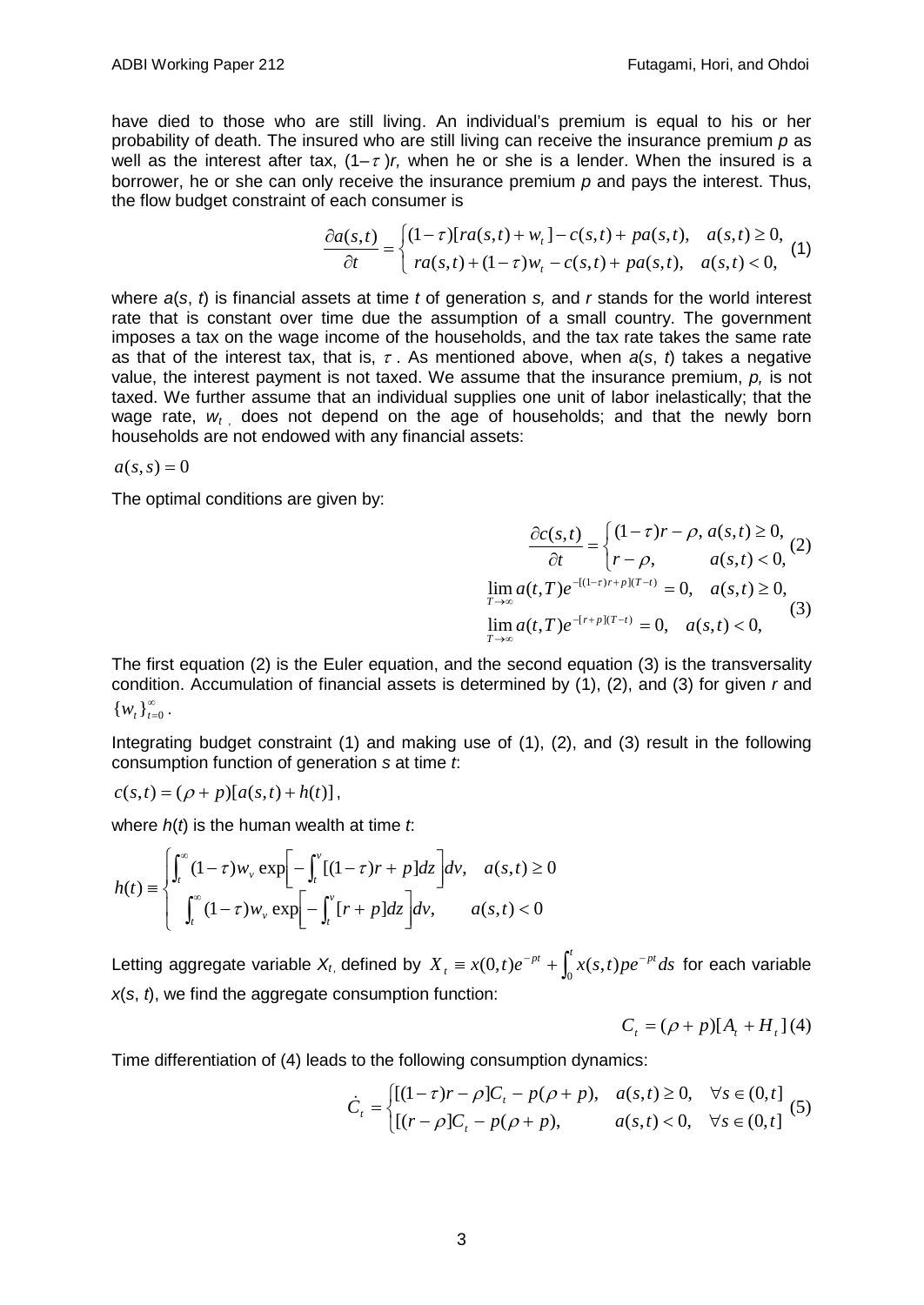### <span id="page-7-0"></span>**2.2 The Firm**

Following Barro (1990), the government supplies productive public services. The production function takes the following form:

$$
Y_{t} = F(K_{t}, G_{t}L_{t}), (6)
$$

where *Y*, *K*, *G*, and *L* are output, private capital, productive public services, and labor input, respectively. This production function satisfies the standard neoclassical characters, especially the constant returns to scale in both inputs. Accordingly, we can transform this into the following intensive form:

$$
Y_t = f\left(\frac{G_t L_t}{K_t}\right) K_t = f(x_t) K_t \tag{7}
$$

where *x<sub>i</sub>*≡(*G<sub>t</sub>L<sub>t</sub>*)/*K<sub>t</sub>*. The first order conditions for profit maximization become as follows:

$$
w_{t} = f'(x_{t})G_{t} \equiv \omega G_{t}, (8)
$$
  

$$
r = f(x_{t}) - f'(x_{t})x_{t}, (9)
$$

where the world interest rate is constant because of the assumption of a small country. Thus, *xt* becomes constant over time. We denote this constant value as *x*.

For later use, we calculate the following:

$$
\frac{G_t}{Y_t} = \frac{G_t}{f(x)K_t} = \frac{x}{f(x)} \equiv g \ (10)
$$

### <span id="page-7-1"></span>**2.3 The Government**

The government finances its expenditure by two methods. One is by levying an income tax, and the other is by issuing bonds. Thus, the government's budget constraint is

$$
\dot{B}_t = \begin{cases} rB_t + G_t - \tau (rA_t + w_t), & A_t \ge 0, \\ rB_t + G_t - \tau w_t, & A_t < 0, \end{cases}
$$
 (11)

where *B<sub>t</sub>* stands for government bonds.

We assume that the government has an upper limit, or target level for government bonds outstanding. The government tries to maintain the ratio of bonds to GDP at a constant level. We assume that the government adjusts *b<sub>i</sub>*≡*B<sub>i</sub>*/*Y<sub>t</sub>* gradually so that it equals the bond target level in the long run, as follows:

$$
\dot{b}_t = -\phi(b_t - \overline{b}), \quad \phi > 0 \ (12)
$$

where  $\overline{b}$  and  $\phi$  represent the target level of government bonds and the adjustment coefficient of the rule, respectively. Therefore, given this adjustment rule, the government can borrow from the abroad to balance its budget.

### <span id="page-7-2"></span>**3. MODEL EQUILIBRIUM**

We derive the equilibrium paths of the economy. In order to derive the dynamic system, we define the following variables:  $c_f = C_f/Y_t$ ,  $a_f = A_f/Y_t$ , and  $\gamma = Y_t/Y_t$ . From (5), we obtain the following: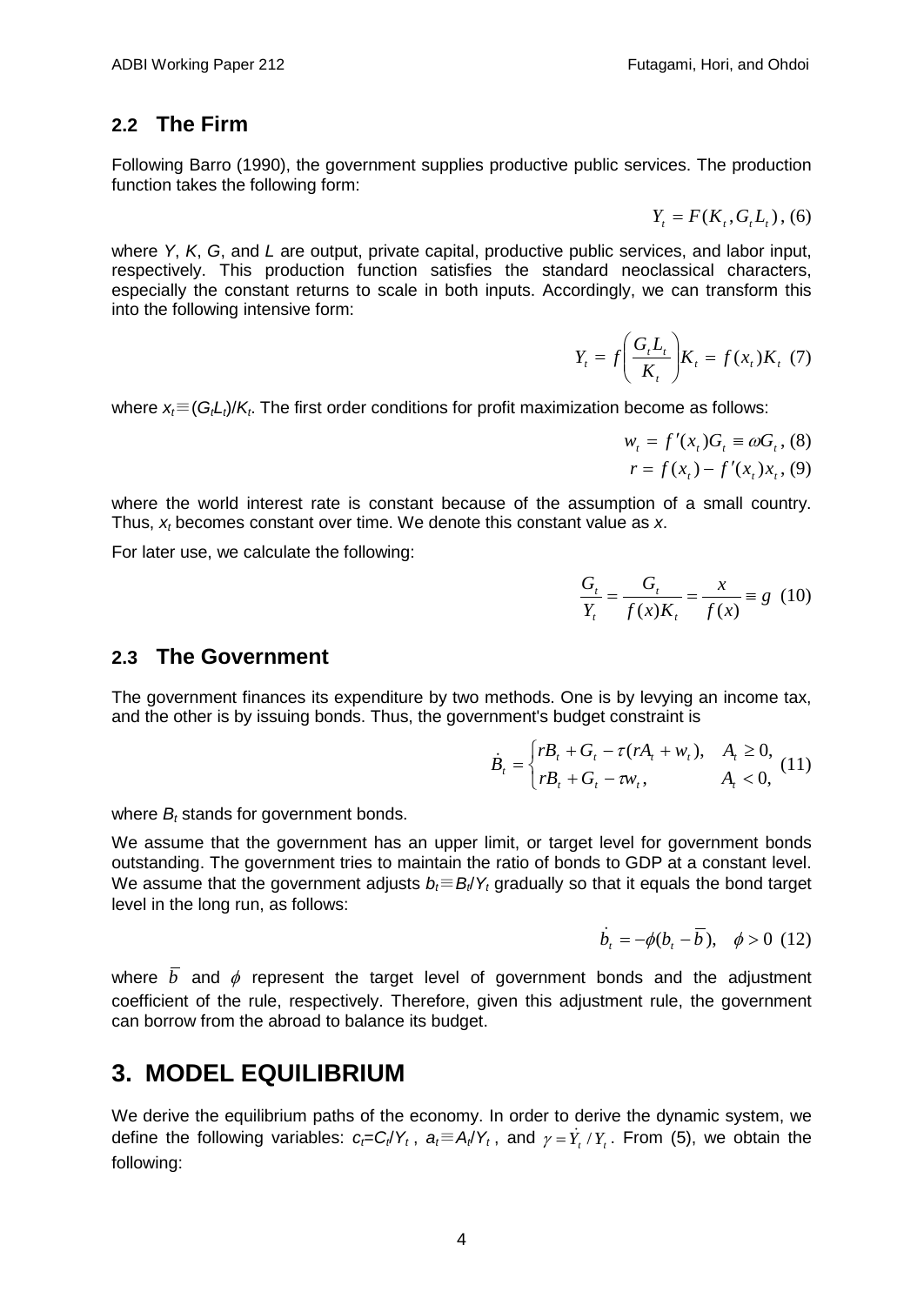$$
\dot{c}_t = \begin{cases} [(1-\tau)r - \rho - \gamma_t]c_t - p(\rho + p)a_t, & a_t \ge 0\\ [r - \rho - \gamma_t]c_t - p(\rho + p)a_t, & a_t < 0 \end{cases}
$$
(13)

By the definition of aggregate assets and (8), we obtain the following:

$$
\dot{A}_t = \begin{cases} (1-\tau)[rA_t + f'(x)G_t] - C_t, & A_t \ge 0\\ rA_t + (1-\tau)f'(x)G_t - C_t, & A_t < 0 \end{cases}
$$

This can be rewritten as follows:

$$
\dot{a}_t = \begin{cases} [(1-\tau)r - \gamma_t]a_t + (1-\tau)\omega g - c_t, & a_t \ge 0\\ [r - \gamma_t]a_t + (1-\tau)\omega g - c_t, & a_t < 0 \end{cases}
$$
(14)

From (11), we obtain

$$
\dot{b}_t = \begin{cases} (r - \gamma_t)b_t - [\tau(r a_t + \omega g) - g], & a_t \ge 0\\ (r - \gamma_t)b_t - [\tau \omega g - g], & a_t < 0 \end{cases}
$$
 (15)

Note that the second term of the right side of this equation means the primary balance per GDP.

Substituting (12) into (15), we can obtain

$$
\gamma_t = \begin{cases}\n(r+\phi) - \frac{1}{b_t} [\phi \overline{b} + \tau (ra_t + \omega g) - g] \equiv \gamma(a_t, b_t; \tau), & a_t \ge 0 \\
(r+\phi) - \frac{1}{b_t} [\phi \overline{b} + \tau \omega g - g] \equiv \hat{\gamma}(b_t; \tau), & a_t < 0\n\end{cases}
$$
\n(16)

Because  $b_t = \overline{b}$  in the long run, the following relationship holds:

$$
\gamma^* = \begin{cases} r - \frac{1}{\overline{b}} [\tau (ra^* + \omega g) - g], & a_t \ge 0 \\ r - \frac{1}{\overline{b}} [\tau \omega g - g] & a_t < 0 \end{cases}
$$
 (17)

When the households are creditors, that is,  $a<sub>i</sub> ≥ 0$ , substituting (16) into (13) and (14) leads to the following dynamic system:

$$
\dot{c}_t = [(1-\tau)r - \rho - \gamma(a_t, b_t; \tau)]c_t - p(\rho + p)a_t, (18)
$$

$$
\dot{a}_t = [(1-\tau)r - \gamma(a_t, b_t; \tau)]a_t + (1-\tau)\omega g - c_t. (19)
$$

On the other hand, when the households are debtors, that is, *at*< 0, we obtain

$$
\dot{c}_t = [r - \rho - \hat{r}(b_t; \tau)]c_t - p(\rho + p)a_t, (20)
$$
  

$$
\dot{a}_t = [r - \hat{r}(b_t; \tau)]a_t + (1 - \tau)\omega g - c_t.(21)
$$

When the households are creditors, that is,  $a_t \ge 0$ , (18), (19), and (12) constitute the dynamic system of the economy. On the other hand, when the households are debtors, that is,  $a_t < 0$ , (20), (21), and (12) constitute the dynamic system of the economy. Because (18) and (19) do not affect (12), it is enough to consider only (18) and (19). The same applies to (20) and (21).

We next examine the steady state of the economy where  $c_t$ ,  $a_t$ , and  $b_t$  become constant over time. We use the phase diagram to do this.  $\dot{c}$  =0 line is defined by the following: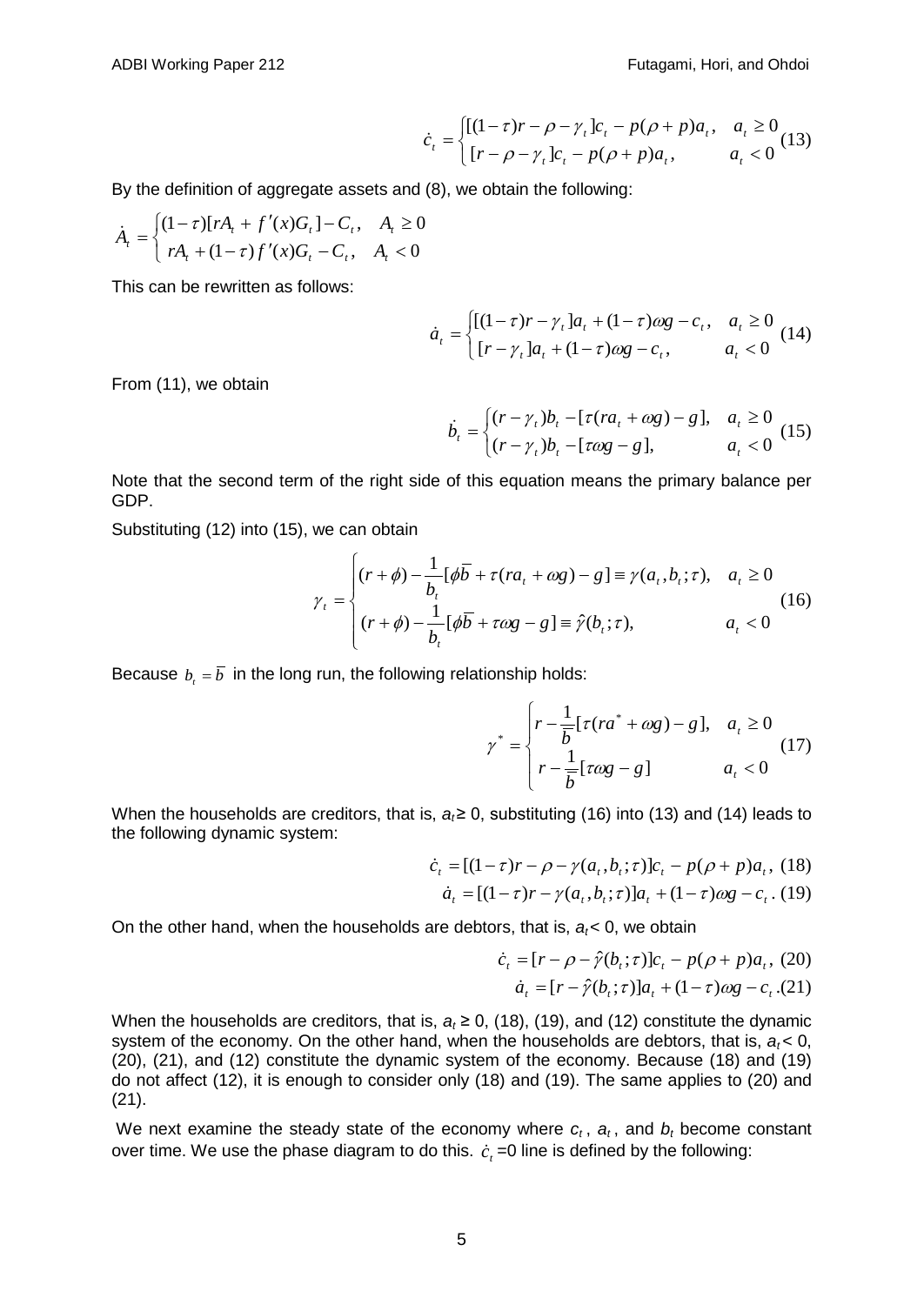$$
c_t = \frac{p(\rho + p)\overline{b}a_t}{\tau (ra_t + \omega g) - g - (\rho + \tau r)\overline{b}}, \quad a_t \ge 0. \tag{22}
$$

By differentiating  $(22)$  with respect to  $a_t$ , we obtain

$$
\frac{dc_{t}}{da_{t}} = p(\rho + p)\overline{b} \frac{\tau \omega g - g - (\rho + \tau r)\overline{b}}{[(ra_{t} + \omega g) - g(\rho + \tau r)\overline{b}]^{2}}.\tag{23}
$$

We can show that  $\dot{c}_t|_{a\geq 0} = 0$  line is upward sloping (downward sloping) when the numerator of (23) takes a positive (negative) value, that is,  $\tau \omega g - g > (<)(\rho + \tau r) \overline{b}$ . Figure 1a shows an upward sloping  $\dot{c}_t \big|_{a, \geq 0} = 0$  line, and Figure 1b shows a downward sloping  $\dot{c}_t \big|_{a, \geq 0} = 0$  line, respectively. When the tax rate,  $\tau$ , takes a sufficiently large value and the target level of government bonds,  $\overline{b}$ , is sufficiently small,  $\dot{c}_t|_{a,\geq 0} = 0$  line becomes upward sloping. If the government runs budget surpluses, the result as shown in Figure 1a tends to appear. If, on the other hand, the government runs budget deficits,  $\dot{c}_t\big|_{a,\geq 0} = 0$  line becomes downward sloping and the result as shown in Figure 1b tends to appear.



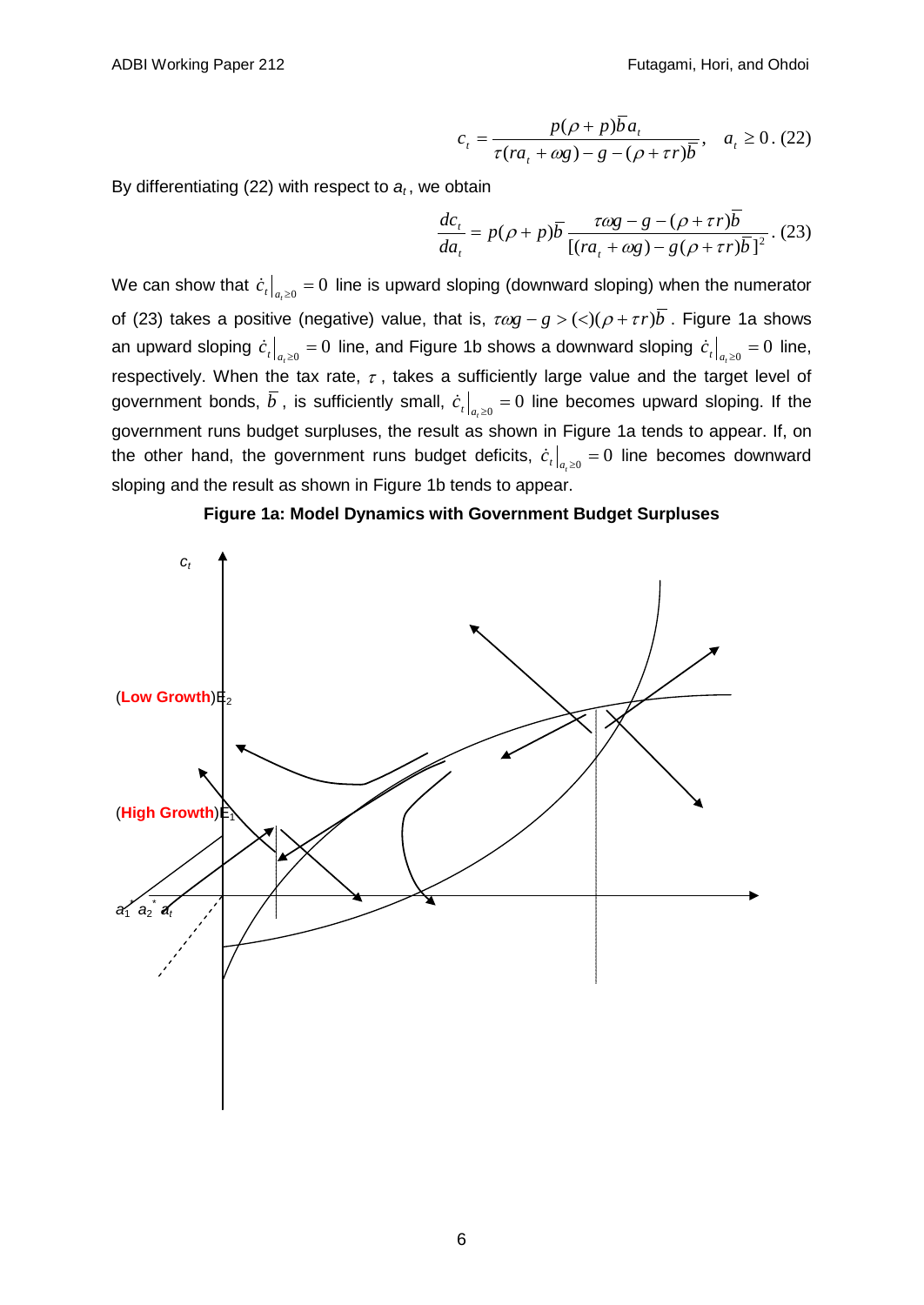

**Figure 1b: Model Dynamics with Government Budget Deficits**

When the households are debtors, that is,  $a_t < 0$ ,  $c_t|_{a_t < 0} = 0$  line becomes

$$
c_t = \frac{p(\rho + p)}{r - \rho - \hat{\gamma}(\overline{b}; \tau)} a_t = \frac{p(\rho + p)}{\frac{1}{\hat{b}}[\tau \omega g - g] - \rho} a_t, \quad a_t < 0
$$
. (24) When  $\dot{c}_t|_{a_t \ge 0} = 0$  line becomes

upward sloping, this implies that  $\tau \omega g - g > (\rho + \tau r) b$ . Therefore, when the inequality,  $r - \rho - \hat{\gamma}(\overline{b}; \tau) > 0$  holds,  $\dot{c}_t|_{a_t < 0} = 0$  line also becomes upward sloping. We can therefore depict  $\dot{c}_t \Big|_{a \leq 0} = 0$  line as shown in Figure 1a.

 $\left. \dot{a}_{t} \right|_{a \geq 0} = 0$  line is defined by the following

$$
c_{t} = (1 - \tau)\omega g + \frac{1}{b}a_{t}[\tau (ra_{t} + \omega g) - (g + \tau r\overline{b})], \quad a_{t} \ge 0 \tag{25}
$$

This is a convex parabola. When  $a_t < 0$ ,  $a_t \big|_{a_t < 0} = 0$  line is defined by the following:

$$
c_{t} = (1 - \tau)\omega g + \frac{1}{b}a_{t}[\tau \omega g - g], \quad a_{t} < 0 \tag{26}
$$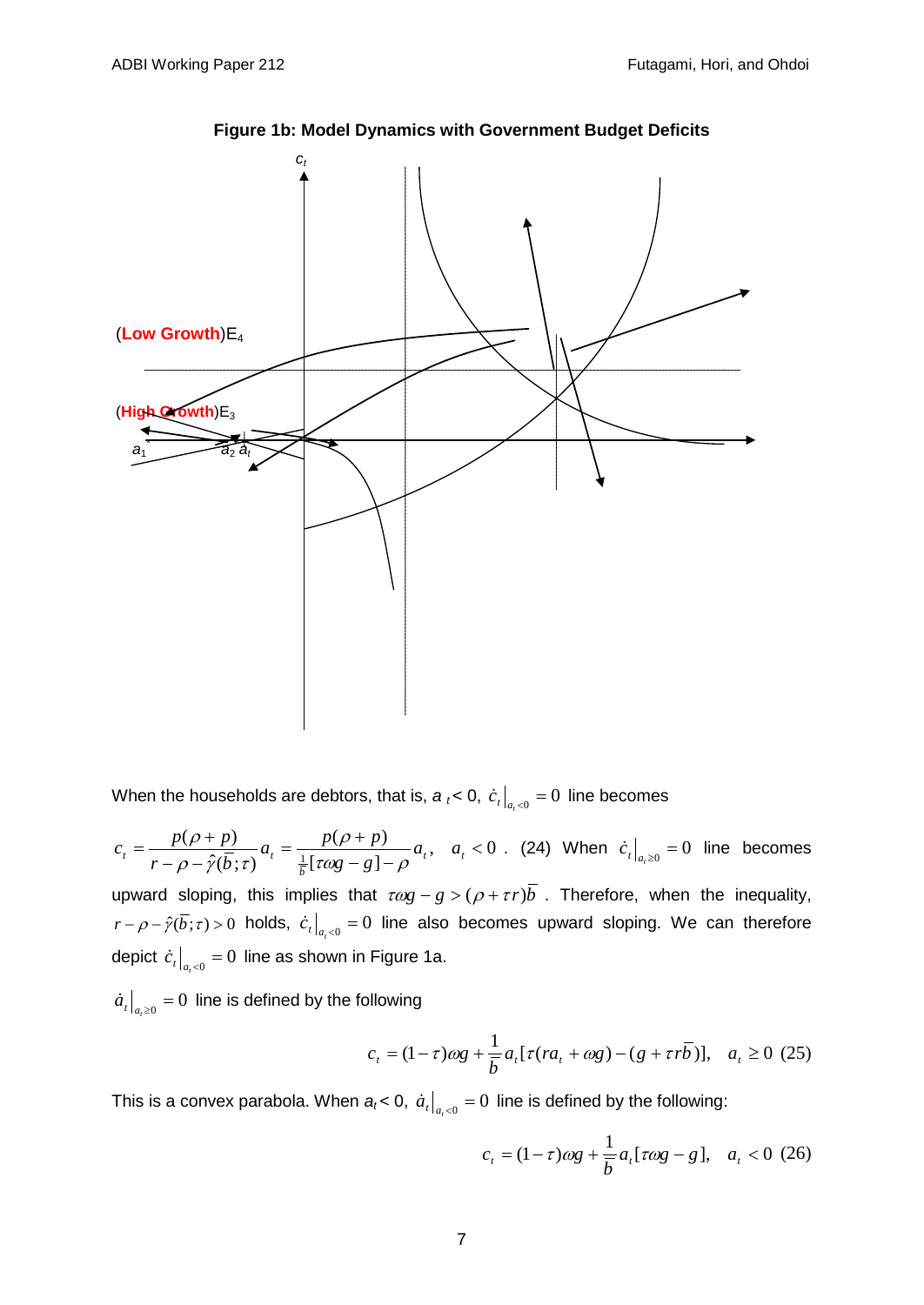This is a straight line.

We focus on the cases where steady states exist. Because  $c_t$  and  $a_t$  are jump variables, all steady states have to be examined. There can exist two steady states. From (17), we can show that the economy that has a smaller amount of assets per GDP exhibits a higher growth rate. Thus, in Figure 1a (1b),  $E_1$  ( $E_3$ ) is the steady state with high growth, while  $E_2$  $(E_4)$  is the steady state with low growth.

### <span id="page-11-0"></span>**4. CHARACTER OF THE MODEL'S STEADY STATES**

Comparative statics analyses of the steady states are conducted to examine their character. When the economy has a positive amount of asset holdings per GDP, by using (18) and (19), we obtain the following:

$$
\begin{pmatrix}\n(1-\tau)r - \rho - \gamma(a_i^*, \overline{b}; \tau) & -\frac{\partial \gamma(a_i^*, \overline{b}; \tau)}{\partial a_i} c_i^* - p(\rho + p) \\
-1 & (1-\tau)r - \gamma(a_i^*, \overline{b}; \tau) - \frac{\partial \gamma(a_i^*, \overline{b}; \tau)}{\partial a_i} a_i^*\n\end{pmatrix}\n\begin{pmatrix}\ndc_i^* \\
da_i^*\n\end{pmatrix}
$$
\n
$$
= \left(\frac{\frac{1}{b^2} [\tau(r a_i^* + \omega g) - g] c_i^*}{\frac{1}{b^2} [\tau(r a_i^* + \omega g) - g] c_i^*\n\end{pmatrix}\n\begin{pmatrix}\n[r - \frac{1}{b} (r a_i^* + \omega g)] a_i^* \\
[r - \frac{1}{b} (r a_i^* + \omega g)] a_i^* + \omega g\n\end{pmatrix}\n\begin{pmatrix}\nd\tau, & i = 1, 2, 4.\n\end{pmatrix}
$$
\n(27)

When the primary balance per GDP,  $\tau (ra^* + \omega g) - g$ , at the steady state takes a positive (negative) value, the coordinates of the vector that is multiplied by  $d\bar{b}$  take positive (negative) values. We obtain the effects of a change in the target level of government bonds on the asset holdings when keeping the tax rate constant  $(d\tau = 0)$  as follows:

$$
da_i^* = \frac{\frac{1}{b^2} [\tau (ra_i^* + \omega g) - g]}{|J_i|} \begin{vmatrix} (1 - \tau) r - \rho - \gamma (a_i^*, \overline{b}; \tau) & c_i^*| d\overline{b}, & i = 1, 2, 4. (28) \\ -1 & a_i^*| d\overline{b}, & i = 1, 2, 4. (28) \end{vmatrix}
$$

Here,  $|J|$  stands for the determinant of the coefficient matrix of (27). Because the steady state  $E_1$  exhibits the saddle point stability, the determinant of the Jacobi matrix,  $|J_1|$  takes a negative value. On the other hand, because the steady state  $E_2$  and  $E_4$  are sources, that is, unstable, the determinants of the Jacobi matrix,  $|J_i|$  ( $i = 2, 4$ ), take positive values (see Appendix for these signs).

First, suppose that the primary balance takes a positive value at both steady states, that is,  $\tau (ra^* + \omega g) > g$ . Consumption must take positive values at the steady states, and the inequality  $(1 - \tau)r - \rho > \gamma(a_i, b, \tau)$  holds at both steady states. Then, the result of the comparative statics for the asset holdings at the steady state  $E_1$  is opposite that at the steady state  $E_2$ . An increase in the target level of government bonds reduces the level of asset holdings at the steady state  $E_1$ . On the other hand, an increase in the target level of government bonds increases the level of asset holdings at the steady states  $E_2$  and  $E_4$ .

We next consider how an increase in the target level of government bonds affects the growth rate of the economy. From (25), an increase in the target level of government bonds decreases the level of asset holdings at the steady state with high growth. By taking account of (17), we can show that this decrease raises the growth rate of the economy at the steady state  $E_1$ . Therefore, an increase in the target level of government bonds raises the growth rate of the high-growth economy. On the other hand, as stated before, we obtain the opposite result at the steady states  $E_2$  and  $E_4$ . An increase in the target level of government bonds reduces the growth rate of the low-growth economy.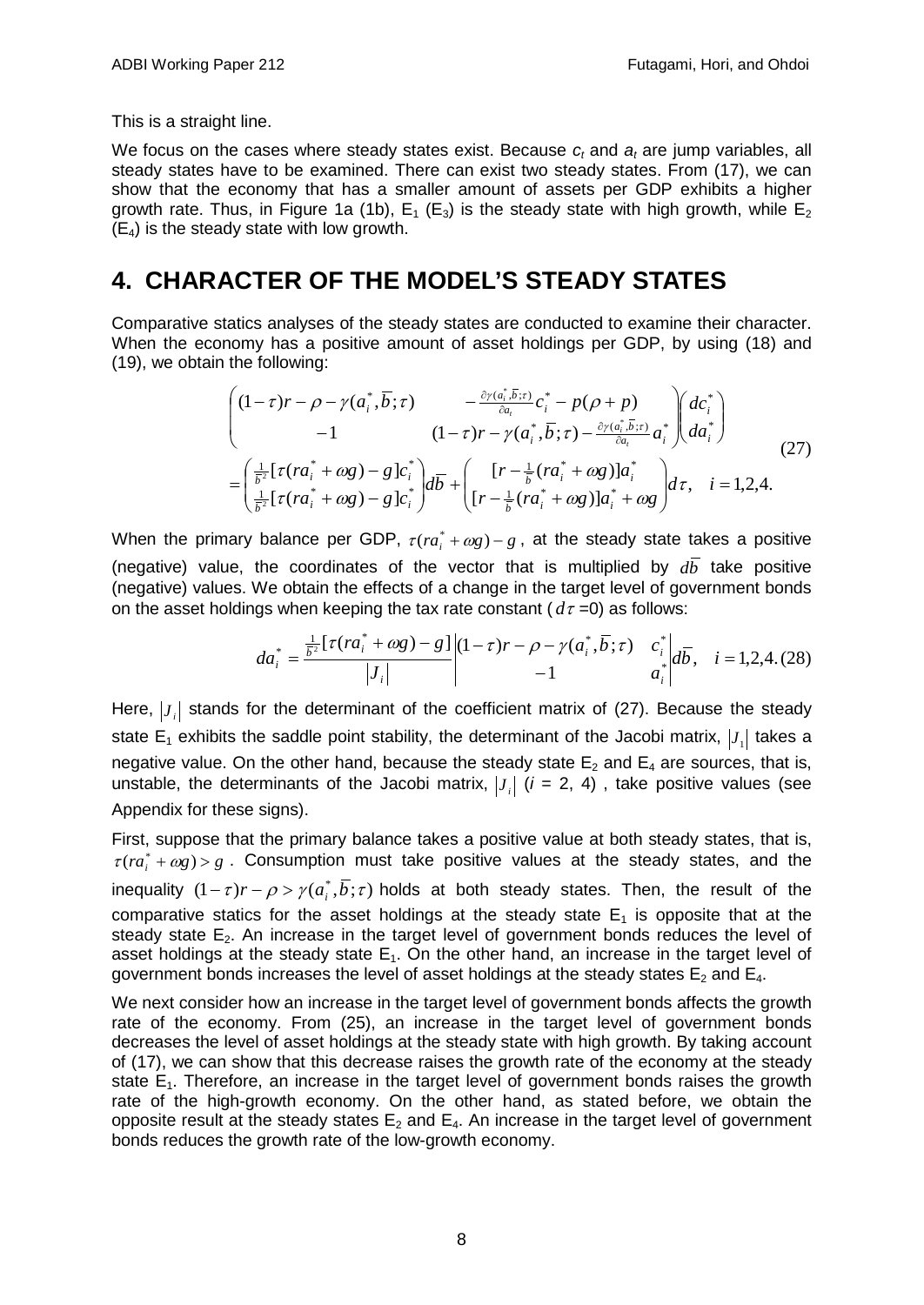In their analysis of a closed economy, Futagami, Iwaisako, and Ohdoi (2008) showed that an increase in the target level of government bonds reduces the economic growth rate at the steady state with high growth. The opposite result obtains in the steady state with low growth. The present analysis of a small open economy sharply contrasts with their result. In a closed economy, a large amount of government bonds lowers private capital; in an open economy, however, government can borrow from abroad. Therefore, the mechanism by which the government finances its expenditure in open economies works in a different way from that in closed economies.

Second, suppose the government runs budget deficits at the both low-growth and highgrowth steady states, that is,  $\tau (ra_i^* + \omega g) < g$ . As can be seen from (25), the results obtained are completely opposite and are similar to those obtained by Futagami, Iwaisako, and Ohdoi in this case. In their model, however, the government must make its primary balance positive in the long run.

When the economy has a negative amount of asset holdings per GDP, by using (20) and (21), we obtain the following:

$$
\begin{aligned}\n\begin{pmatrix}\nr - \rho - \hat{\gamma}(\overline{b}; \tau) & -p(\rho + p) \ d c_i^* \\
-1 & r - \hat{\gamma}(\overline{b}; \tau) \end{pmatrix} d a_i^*\n\end{aligned}
$$
\n
$$
= \left(\frac{\frac{1}{\overline{b}^2} [\tau \omega g - g] c_i^*}{\frac{1}{\overline{b}^2} [\tau \omega g - g] a_i^*} \right) d \overline{b} + \left(\frac{-\frac{1}{\overline{b}} \omega g a_i^*}{-\frac{1}{\overline{b}} \omega g a_i^* + \omega g} \right) d \tau, \quad i = 3.
$$
\n(29)

Consequently we can obtain

$$
da_i^* = \frac{\frac{1}{b^2} [\tau \omega g - g]}{|J_3|} \bigg| r - \rho - \hat{r}(\overline{b}; \tau) \begin{array}{cc} c_i^* \\ c_i^* \\ -1 \end{array} \bigg| d\overline{b}, \quad i = 3. \tag{30}
$$

Because the element of the first column and the first row of the determinant takes a negative value, the result becomes ambiguous in this case.

### <span id="page-12-0"></span>**5. CONCLUDING REMARKS**

A model of a small open economy with overlapping generations is constructed. The government supplies productive spending in the economy. A policy rule for government borrowing is introduced when the government establishes constraints on the amount of government bonds outstanding in the form of an upward limit, or target level for the ratio of government bonds to GDP.

We first show that there exist multiple steady states in the model small open economy. One is a steady state with high growth, the other a steady state with low growth. We next examine how changes in the target level for the ratio of government bonds to GDP affect the economic growth rates of the steady states. If the economy has a positive amount of asset holdings, we obtain the following results. When the government is running budget surpluses, an increase in the target level for government bonds reduces the growth rate of the lowgrowth economy, but raises the growth rate of the high-growth economy.

However, when the government is running budget deficits, an increase in the target level for government bonds raises the growth rate of the low-growth economy, but reduces the growth rate of the high-growth economy.

The results obtained in this paper have implications for some Asian economies. Economies with high growth include the People's Republic of China and India. On the other hand, economies with low growth include Japan. Changes in the upper limit, or target level for government bonds outstanding would have different implications for these two types of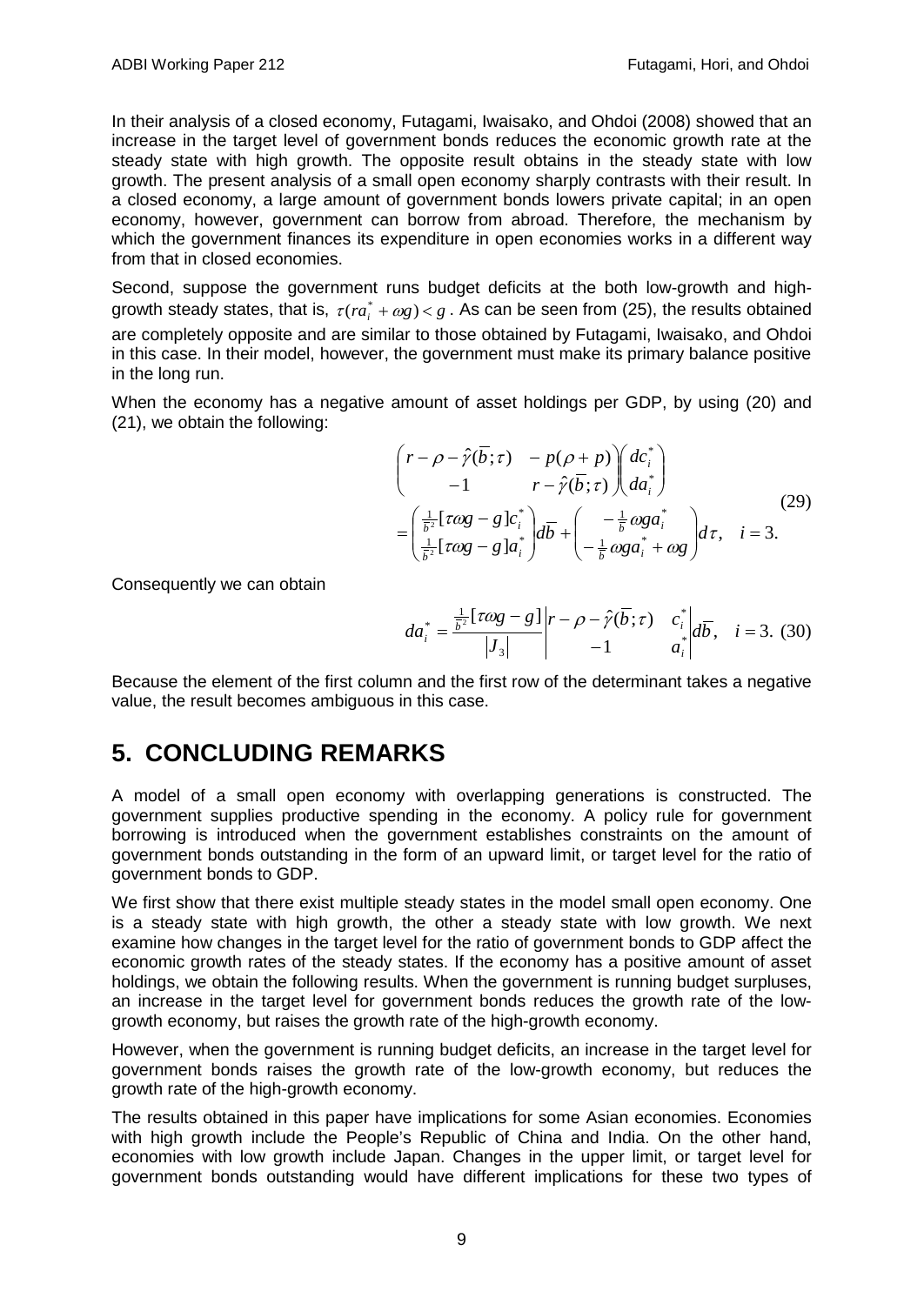economies. Let us consider the Japanese economy. The Japanese government is now running large deficits to cope with economic difficulties. An increase in the target level for government bonds could thus promote growth of the Japanese economy. However, the government cannot operate with budget deficits continuously. In the long run, it must run a budget surplus. Hence, a conclusion of this paper is that continued increases in the target level for the ratio of government bonds to GDP can reduce the growth of the Japanese economy.

If the small open economy has a negative amount of asset holdings, the model produces ambiguous results. While the economies of developed countries, such as United States, can have a negative amount of asset holdings, developing economies face various difficulties when they have a negative amount of asset holdings. Therefore, the analytical results in this case do not have any implications for developing economies.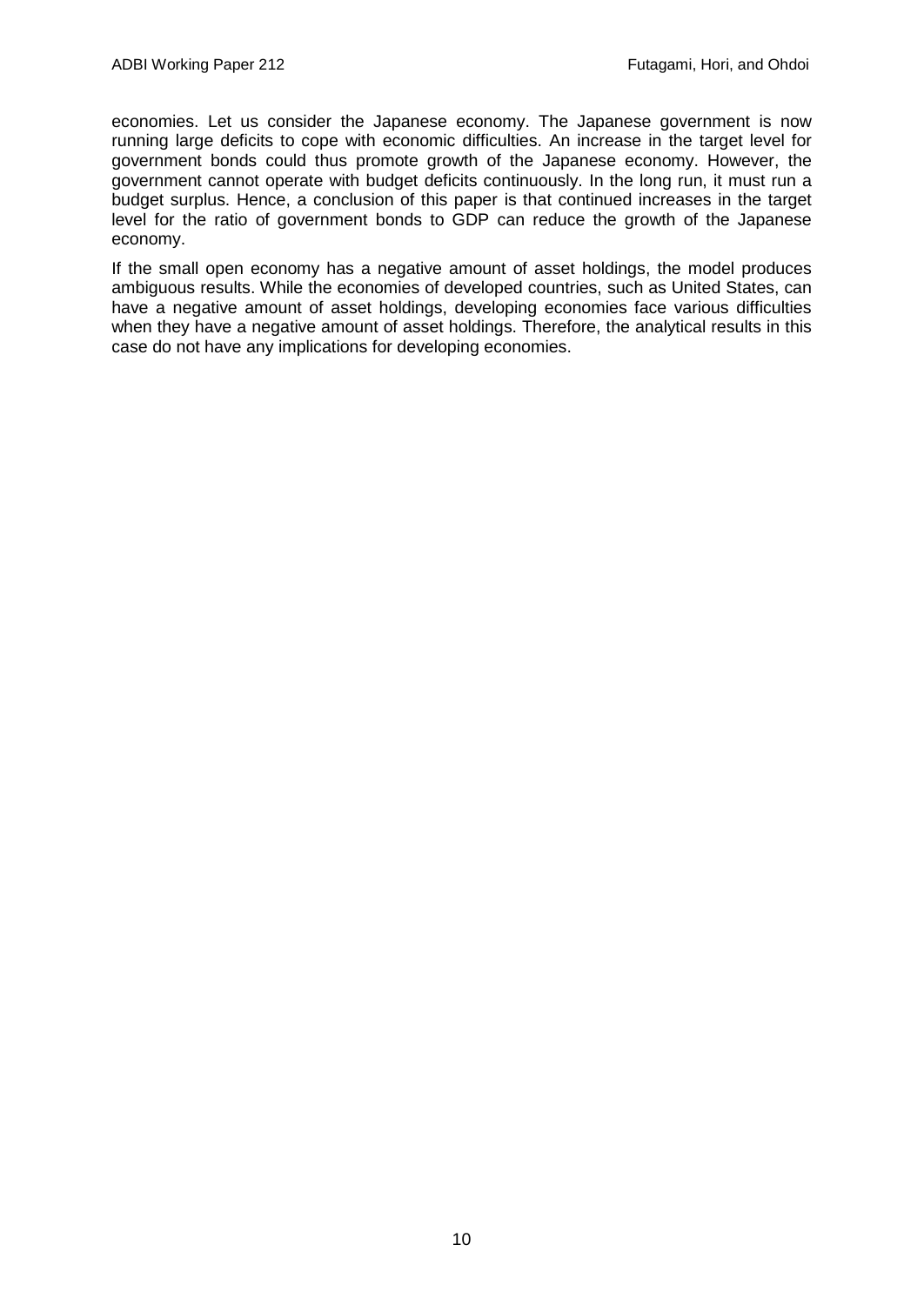# <span id="page-14-0"></span>**APPENDIX**

Liberalizing (18) and (19) around the steady state  $E_i$  (i=1,2,4), we obtain

$$
\begin{pmatrix}\n\dot{c}_t \\
\dot{a}_t\n\end{pmatrix} = \begin{pmatrix}\n(1-\tau)r - \rho - \gamma(a_i^*,\overline{b};\tau) & -\frac{\partial \gamma(a_i^*,\overline{b};\tau)}{\partial a_t}c_i^* - p(\rho + p) \\
-1 & (1-\tau)r - \gamma(a_i^*,\overline{b};\tau) - \frac{\partial \gamma(a_i^*,\overline{b};\tau)}{\partial a_t}a_i^*\n\end{pmatrix}\n\begin{pmatrix}\nc_t - c_i^* \\
a_t - a_i^*\n\end{pmatrix}
$$
\n $i = 1,2,4.$ 

Due to the shape of the curves depicted in Figures 1a and 1b, the sign of the determinant of the Jacobi matrix takes a negative value at the steady state  $E_1$  and takes positive values at the steady states  $E_2$  and  $E_4$ .